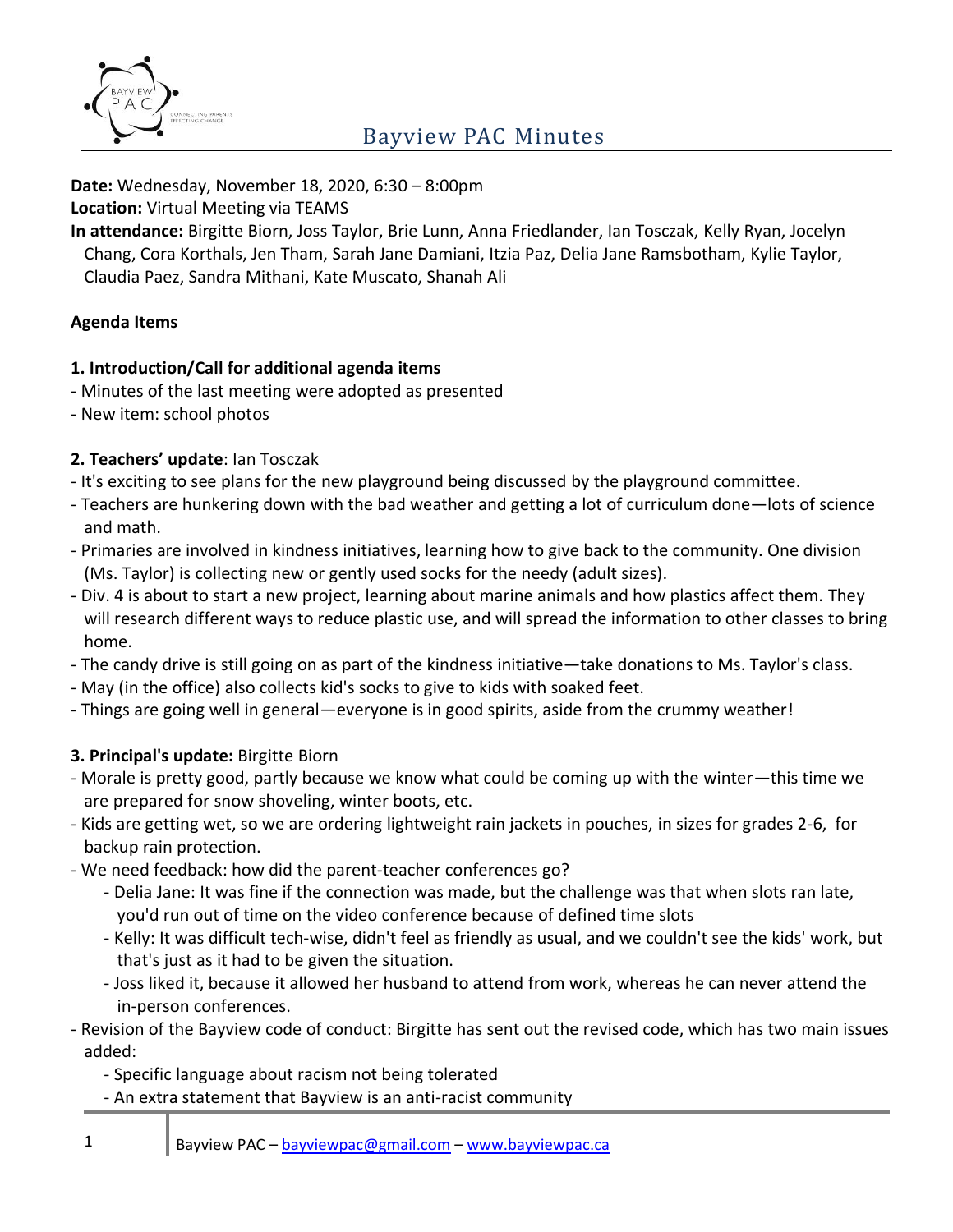

- The previous code of conduct focused on Be Safe Be Fair Be Kind, but the new one highlights the positive, prosocial behaviours to be encouraged, rather than just the negative behaviours to be avoided. It's easy for kids to say "Don't do X," but can be harder for them to know what to do instead of "X."
- Focus on bus behaviours.
- Two staff members are working on a rap about the good behaviours.
- Laminated enlargements of the new code of conduct grid will be posted around the school.
- A more extensive document, including consequences for inappropriate behaviours, will be sent home for parents to review with kids.
- Kelly: We need to reiterate that there is to be no screen use on the bus.
- Claudia: If you can involve parents in any of the anti-racist activities, that could be helpful, since kids' behaviours usually start at home. Birgitte will pass along any workshops, etc., and will include stuff in the newsletters.
- Birgitte got a great book about a Sikh main character (the oldest marathon runner)—*Fauja Singh Keeps Going*--and has been reading it to different classes. Kids have come home and commented about it.
- Birgitte is starting student leadership with students from grades 6 and 7 tomorrow.
- Status of playground discussions
	- We had a good committee meeting a couple of weeks ago, and looked at the results of the student survey re. playground equipment.
	- We made a list of things that probably don't need to be reinstalled.
	- We suggest putting the blue saucer swing on the intermediate side.
	- Next step: contacted Kent and Michael to say that committee is ready to talk to VSB Grounds about the space and equipment and where it could go, and any additional space for new equipment.
	- We will maintain the southeast natural corner with bamboo, but maybe –since the K classrooms will be on the northeast corner—flip the playground so as to have more natural play structures closer to the K area.
	- Kelly: great news that we have raised the money needed for a grass field.
	- Birgitte talked with Yuka and Emilia, who commented that kids on the primary playground at the QE site love the monkey bars, so they suggest putting in as many monkey bars as we can.

#### **4. New-School Fundraising update:** Brie Lunn

- Current funds as of today (some still coming in): the kiln venting is covered; bricks at \$6000, matching donor confirmed to be donating the \$30K regardless of matching, and the money came in today; \$5000 from realtor challenge; Westbank (developer) \$2500; West Group in talks for donating installation and cost of scoreboard (about \$8000); anonymous donation of \$10,000 in discussion. Total for now is thus at about \$63,000 on top of the \$80K or so already in hand. ~ \$150K total
- Valia Thorburn and Rebecca Bansback are our grant writers.
	- We'll need grants for putting poured rubber surfacing under the play structures (Kaltire and BC Tire Stewardship)
- One more anonymous donor is in talks possibly for playground funding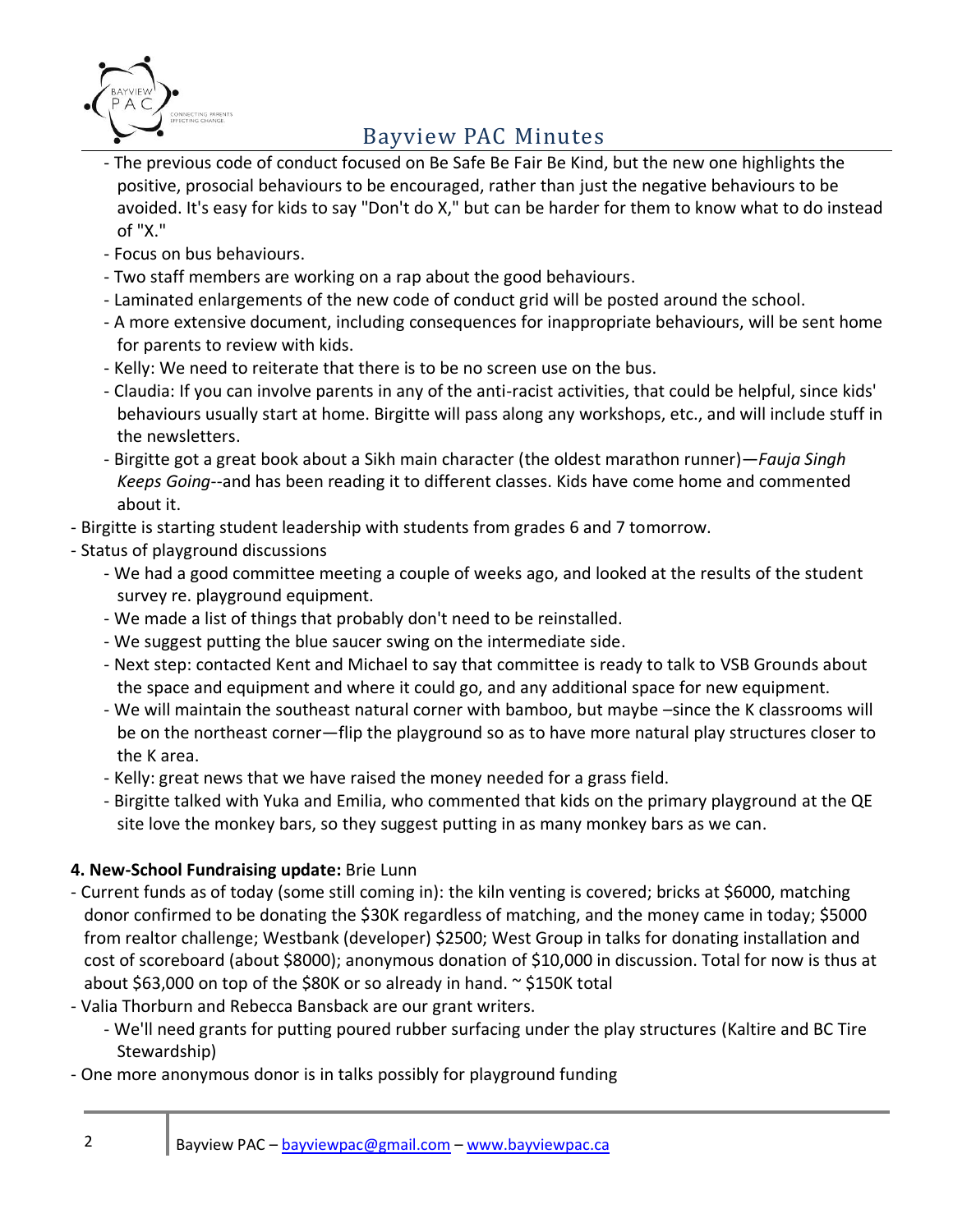

- Sandra Mithani has found grants for trees and some other things, so wants to be put in touch with Valia and Rebecca to work on these.
- The realtor challenge will be ongoing—no deadline, so we will continue inviting realtors to join the "Make Bayview Feel Like Home" challenge.
- We would like to do some fundraising project that could involve kids, if anyone has ideas—kids who participate could get a "I helped build Bayview" shirt or similar swag.

## **5. Treasurer's update:** Joss Taylor for Emilia Doro

- Regular account balance: \$ 26,000
- Term deposits (\$55K): Escalating \$ ; cashable \$, nonredeemable \$
- Gaming account: \$ 6,500
- might need to tap term deposits for ongoing PAC expenses, but otherwise being held for new school funds

## **6. Holiday market/orders:** Joss Taylor for Emilia Doro

- We can't do an in-person market, so we are doing an online sale of holiday items:
	- poinsettias, small Christmas trees in pots (about 3' high), teas, coffees, wine gift cards, and various other gift items from local businesses
- We are currently putting finishing touches on the online store.
- Because we can't have pickup of items at school, maybe do some early-December pickups around bus arrival time at McBride Park, and on a weekend day.
- Might be able to offer delivery by PAC volunteers to people's homes, for \$5 fee.

- Given the experience with delivering bricks, it's best to avoid deliveries and do the park pickup

- Itzia: one of her suppliers can help set up a Christmas tree lot if we are interest for next year. These are very profitable. She will get more information on what's involved; maybe see if Redemption Church would let us use their yard. She can also work on a hanging-basket sale for next Mother's Day. Lead time needed: order in January, so we can see how the McBride pickups go with the holiday sale.
	- If we're thinking of doing a tree lot we need to keep in mind that a couple of high schools in the area already do that as their main fundraisers (Itzia notes that the lot on Arbutus is gone, so there isn't a nearby lot any longer).
	- Kelly asks Itzia: should we limit it to hanging baskets, or also sell perennials? Itzia says she can do perennials as well—just need a team to coordinate.
	- Kylie: include veggie seedlings in the garden sale. Itzia says that's definitely doable.
- Claudia asks: Are students making holiday market crafts in class?
	- Birgitte doesn't know, but not sure how to handle the logistics of selling them without having a table for people to look over and pick stuff from. Joss says it's not likely that we could handle this with the online market.
	- Kylie suggests: maybe if a class wants to do a craft, kids could come in with a couple of dollars to buy their own or their friends' crafts, and teachers would keep the money from that sale.
		- Birgitte isn't sure teachers would be up for it, but she will bring it up with the teachers. Ian notes that his craft plan was for kids to make crafts and just take them home.
- The online shop should be going live tomorrow.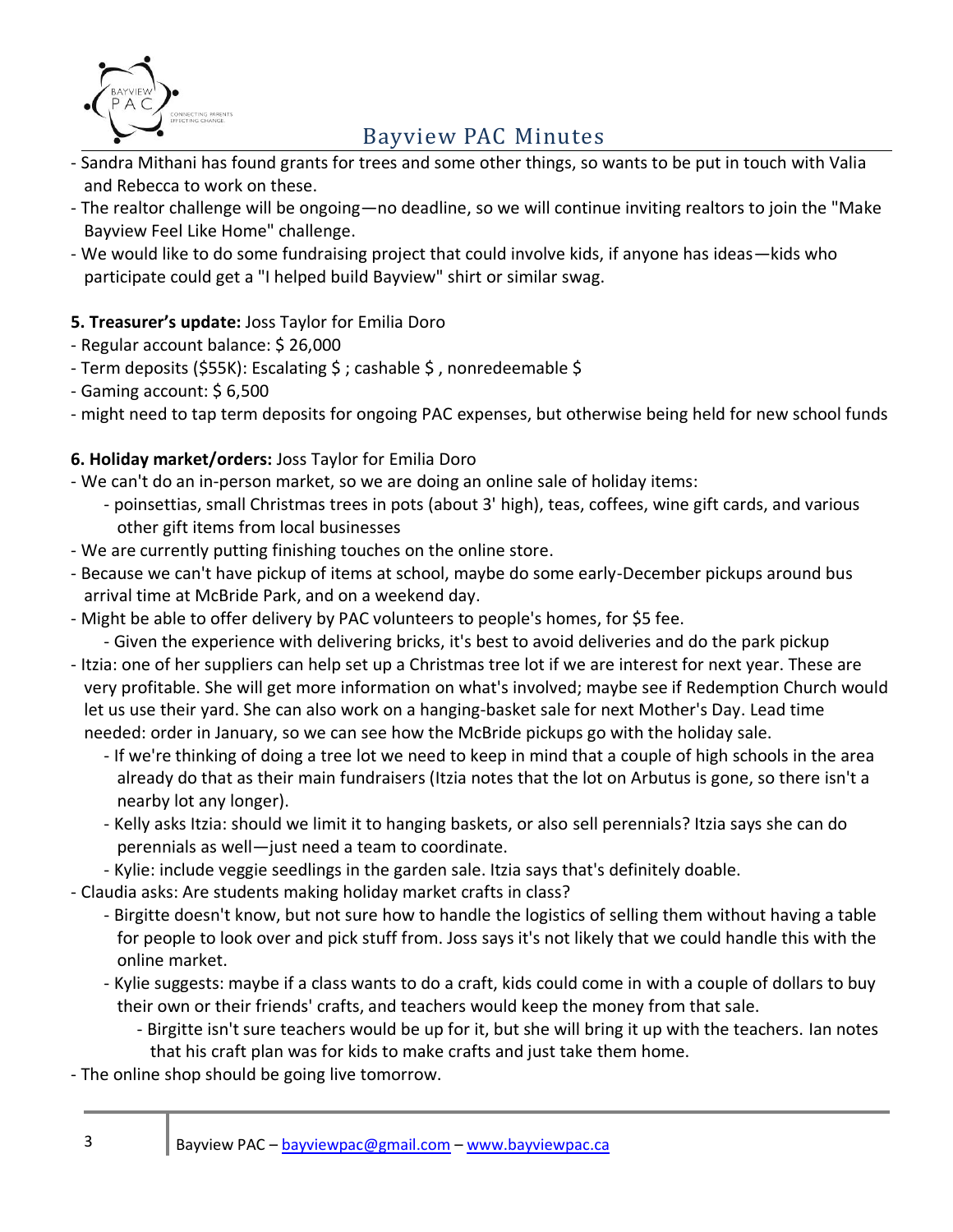

- Kylie asks what the external vendors (e.g., Bayview Preschool) have to do to get on the online market (the equivalent of renting a table as done at in-person markets).
	- Probably there will be a link and description of the vendor, and the link will redirect shoppers to the vendor's own website, where the order will be placed.

## **7. Pancake Breakfast possibility:** Joss Taylor for Emilia Doro

- Parents can't come onsite, and food sharing isn't permitted, so how can we reconstruct the experience in some way?
- Maybe we could deliver treats to the classrooms for each kid: mandarin orange, candy cane, and packaged breakfast pastry of some sort (e.g., muffins).
	- Emilia and Yuka can come to work early and do the distribution
- Thursday Dec. 17 will be pajama day, and we will be collecting funds for Covenant house; we will do the breakfast treats the same day.
- This is usually a very low-budget event, because IGA usually donates all or most of the ingredients. This way of doing it will probably cost more—is this ok for everyone? Anna moves to approve additional funding for this activity; others agree.

### **8. Holiday support for Hastings Elementary School:** Joss Taylor

- Joss has been in touch with the Hastings community worker. Last year we collected cash to buy gift cards that the school handed out to students. This year the primary need is for food, in particular as grocery gift cards (they already have gifts cards for merchandise).
- Deadline for holiday market orders is the end of November, so the following week we could do a donation campaign for Hastings School, and whatever we raise we can use to buy cards from grocery stores recommended by the Hastings staff.
- Kelly asks: what do we do for families in need at our own school? Birgitte coordinates with Redemption Church, and they fundraise for gift cards.
- As a way for Bayview kids to learn what the giving is about, rather than just asking parents for money, maybe kids could make cards with holiday wishes for the Hastings students, and enclose the gift cards in these.
	- Staff will talk about ways to involve the kids in contributing to the connection with the Hastings kids.
	- Joss will ask the Hastings community coordinator if he has ideas for how he could also bring them in.

### **9. Orange-shirt and pink-shirt days:** Joss Taylor

- A parent suggested: in October is orange-shirt day, and February (24th this year) is pink-shirt day, and often we get there and don't have any shirts of the right colour for kids to wear to school.
- Maybe PAC could have shirt sale in advance of each day; maybe also have kids design a logo for that year's shirt.
- Is it too late now to do a contest for pink-shirt day this year?
- Cora: designs could be fairly easily vectorized for transfer to a logo for printing on a shirt
- Birgitte: with the school's current emphasis on kindness, we're already in the right track for a kindnessoriented line drawing design for pink shirts.
- For orange-shirt day, maybe see if the organization that promotes the day could provide us with a logo.